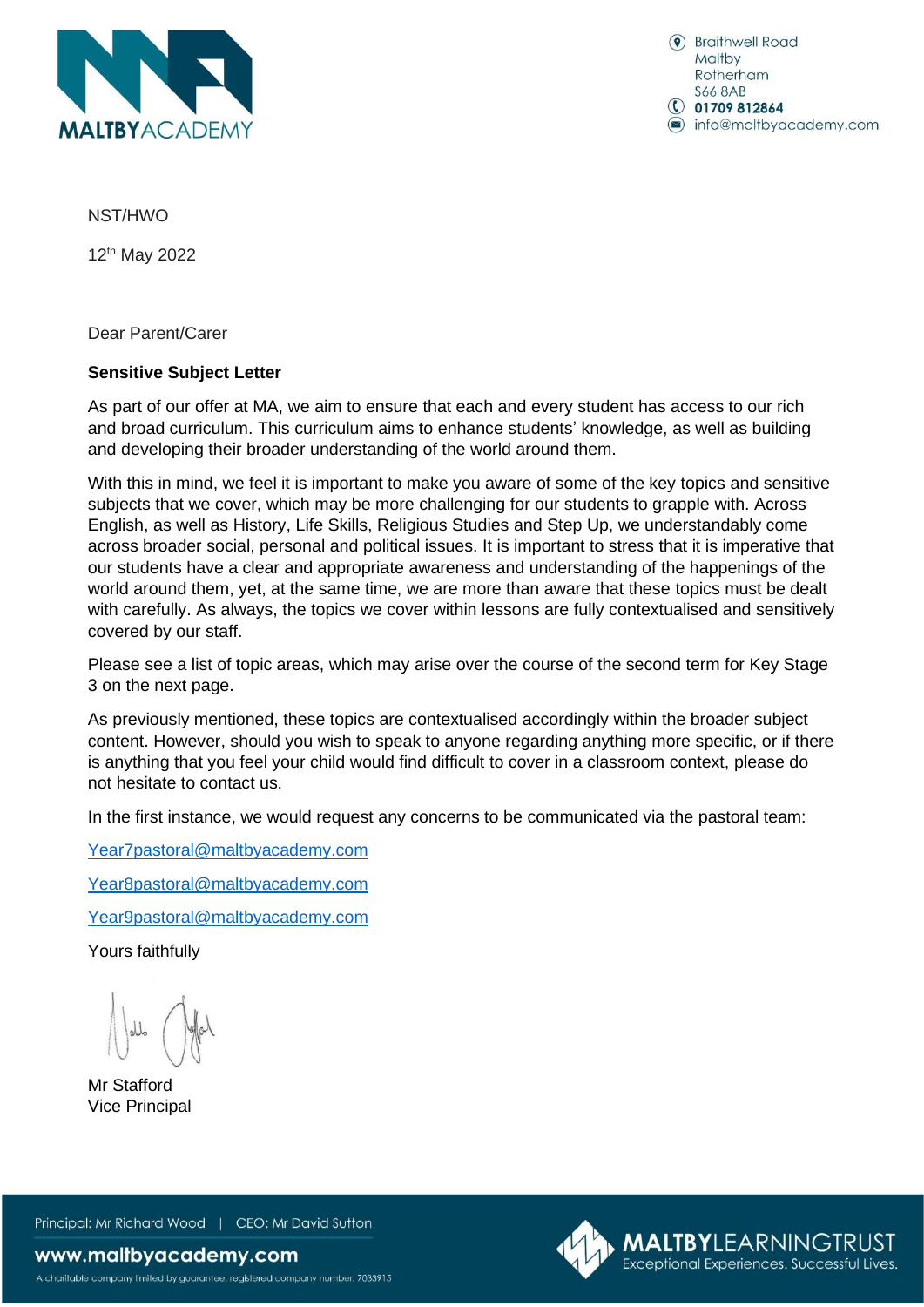| Year <sub>7</sub>                                                                                                                                                                                                                                                        | Year <sub>8</sub>                                                                                                                                                                                                               | Year 9                                                                                                                                                                              |
|--------------------------------------------------------------------------------------------------------------------------------------------------------------------------------------------------------------------------------------------------------------------------|---------------------------------------------------------------------------------------------------------------------------------------------------------------------------------------------------------------------------------|-------------------------------------------------------------------------------------------------------------------------------------------------------------------------------------|
| <b>English</b>                                                                                                                                                                                                                                                           |                                                                                                                                                                                                                                 |                                                                                                                                                                                     |
| <b>Romeo and Juliet</b>                                                                                                                                                                                                                                                  | <b>Non-Fiction across the</b><br>ages                                                                                                                                                                                           | The Sign of Four                                                                                                                                                                    |
| Death.<br>٠<br>Murder.<br>٠<br>Violence.<br>٠<br>Family feuds.<br>٠                                                                                                                                                                                                      | Child abuse.<br>$\blacksquare$<br>Abusive<br>$\blacksquare$<br>relationships.<br>Poverty.<br>٠<br>Mental Health.<br>٠<br>Racism.<br>٠<br>Sexism.<br>٠<br>Slavery.<br>٠<br>Animal death.<br>٠<br>Holocaust.<br>٠<br>Murder.<br>٠ | Death.<br>٠<br>Murder.<br>×,<br>Racism.<br>Ξ                                                                                                                                        |
|                                                                                                                                                                                                                                                                          |                                                                                                                                                                                                                                 |                                                                                                                                                                                     |
|                                                                                                                                                                                                                                                                          | <b>Step Up</b><br>In the Shadow of a                                                                                                                                                                                            | N/A                                                                                                                                                                                 |
| <b>Noughts &amp; Crosses</b><br>Intimate relationships<br>٠<br>Terrorism<br>Death<br>п<br>Family feuds<br>Poverty & famine<br>War<br>٠<br>Ukraine / Syrian crisis<br>٠<br>Homelessness<br>Holocaust<br>Slavery<br>٠<br>Racism<br>Homophobia/transphobia<br>Mental health | <b>Volcano</b><br>Death<br>$\bullet$<br>Destruction of<br>$\bullet$<br>towns<br>Volcanic eruptions<br>$\bullet$<br>Danger to life<br>$\bullet$<br>Climate change<br>$\bullet$                                                   |                                                                                                                                                                                     |
|                                                                                                                                                                                                                                                                          | <b>Life Skills</b>                                                                                                                                                                                                              |                                                                                                                                                                                     |
| Wellbeing<br><b>Healthy Relationships</b><br>٠<br><b>Managing Emotions</b><br>Road and Rail Safety<br>Sexual Bullying                                                                                                                                                    | Wellbeing<br>Gender Identity<br>٠<br>Sexuality<br>Grooming and<br>$\blacksquare$<br><b>CSE</b><br>Online<br>$\blacksquare$<br>Relationships                                                                                     | <b>Managing Risk</b><br>Substance Abuse<br>٠<br>Sexuality (LGBTQ<br>plus)<br>Grooming and<br>٠<br><b>CSE</b><br><b>Positive Parenting</b><br>Ξ                                      |
| <b>Religious Studies</b>                                                                                                                                                                                                                                                 |                                                                                                                                                                                                                                 |                                                                                                                                                                                     |
| <b>Life After Death</b><br>Reincarnation<br>П<br>Heaven and Hell<br>٠                                                                                                                                                                                                    | <b>Stewardship and the</b><br><b>Environment</b><br><b>Climate Change</b><br>٠                                                                                                                                                  | Religion, Peace, and<br><b>Conflict</b><br>International and<br>$\blacksquare$<br>domestic conflicts,<br>e.g., Norther<br>Ireland<br>Terrorism<br>٠<br>Non-violent<br>٠<br>activism |